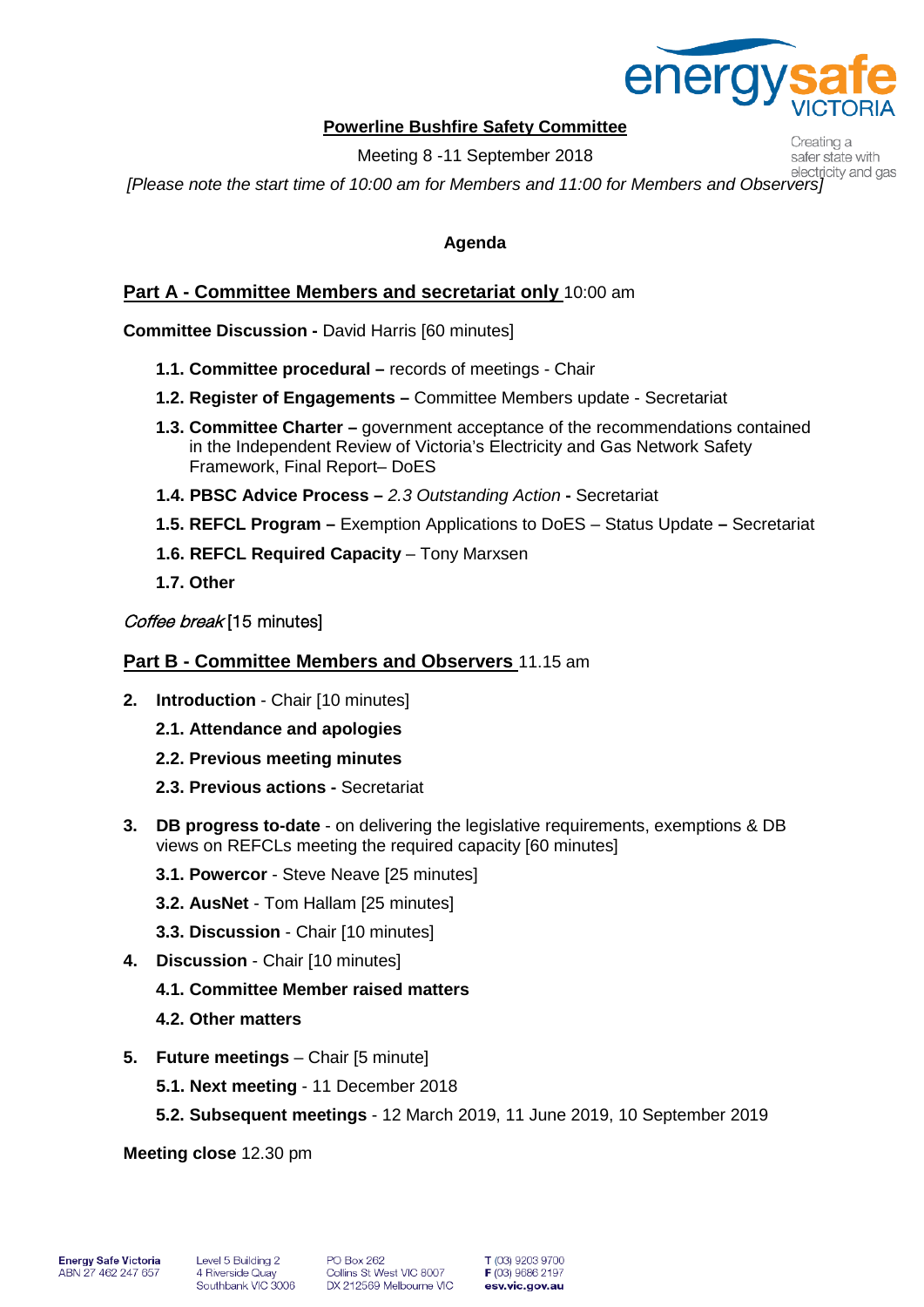## **Exemption/Extensions to legislative requirements:**

Electrical distributions have advised relief from requirements may be sought for the following matter(s):

#### **1. Exemption Request**

#### o AusNet Services

AusNet Services applied to ESV in May 2018 for seven exemptions against the requirements in regulations 7 (1)(ha) and 7 (1)(hb) of the Electricity Safety (Bushfire Mitigation) Regulations 2013 and Section 120M of the Electricity Safety Act.

All of the exemptions sought are to exclude underground cables associated with the installation of HV customer isolating transformers from the requirement to be protected by a REFCL.

Advice on six of these applications has been given by the committee and accepted by the Minister, with an Order-in-Council currently being prepared

One application is associated with the Seymour zone substation and at the time of forming this agenda this application has not been forwarded to the committee for advice.

o Powercor

Powercor applied to ESV in June 2018 for four exemptions against the requirements in regulations 7 (1)(ha) and 7 (1)(hb) of the Electricity Safety (Bushfire Mitigation) Regulations 2013 and Section 120M of the Electricity Safety Act.

All but one of the exemptions sought is to exclude underground cables associated with the installation of HV customer isolating transformers from the requirement to be protected by a REFCL. One application associated with the installation of an isolating transformer into its Winchelsea network to manage the high capacitance from more than 53km of underground network.

None of these applications have been forwarded to the committee for advice, at the time of forming this agenda.

#### **2. Extension Request**

Both AusNet Services and Powercor had indicated that they may seek extensions to the Tranche 1 dates for REFCLs.

AusNet Services has specifically flagged a time exemption application relating to achieving the required capacity at Woori Yallock.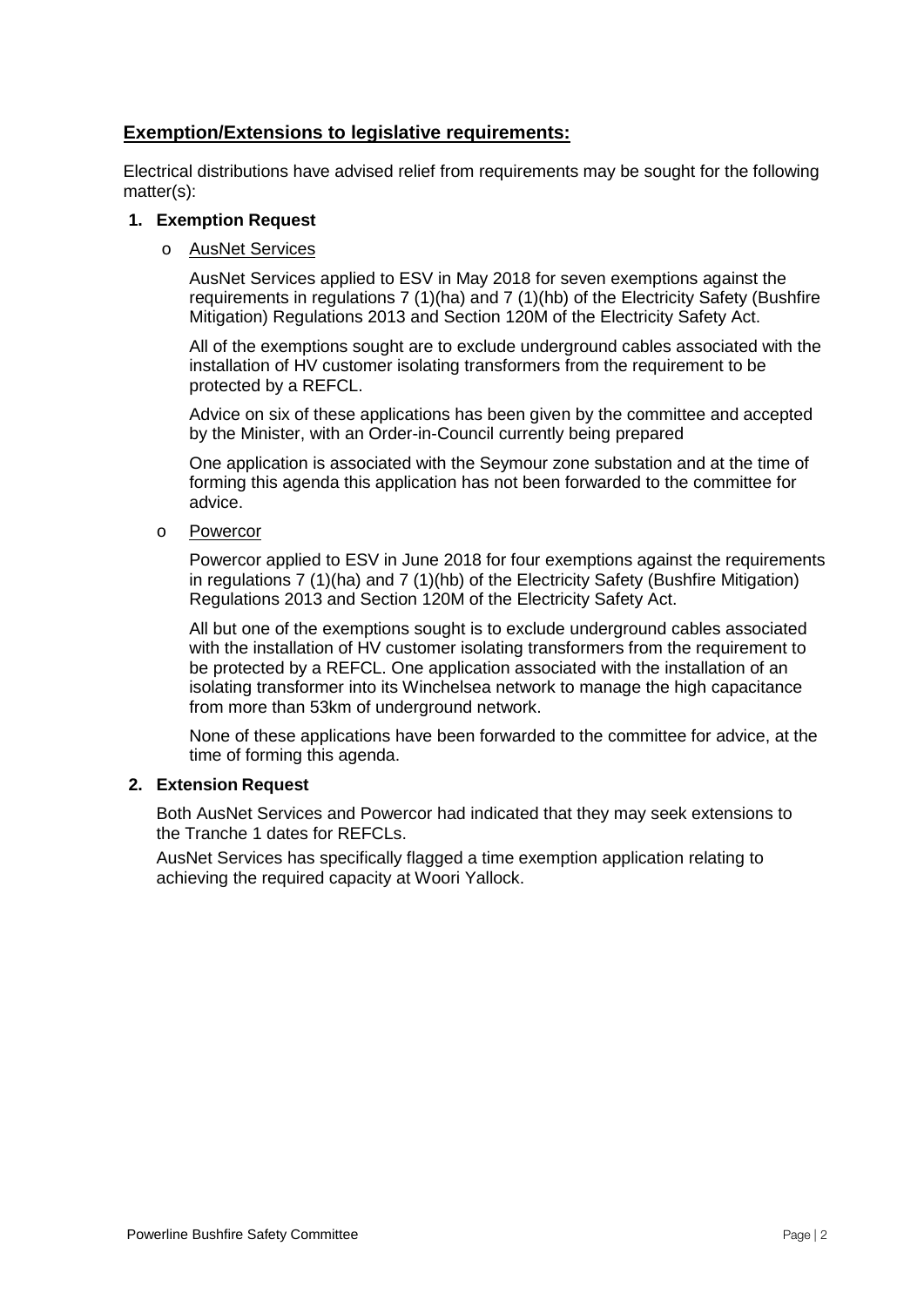# **Standing actions:**

| <b>Action</b>                                                                                                                                         | <b>Status</b>                                          |
|-------------------------------------------------------------------------------------------------------------------------------------------------------|--------------------------------------------------------|
| The Secretariat to provide Members a list<br>of matters where the industry is likely to<br>seek relief from requirements with each<br>meeting agenda. | To be provided with the agenda of the next<br>meeting. |
| Members to provide advice to the<br>Secretariat on matters where there may be<br>a perceived conflict of interest.                                    | To be provided at or prior to each meeting.            |
| Presenters to send the Secretariat a copy<br>of their presentation a clear two business<br>days before the meeting for distribution to<br>members     | To be provided prior to each meeting                   |
| Powercor's presentation to include<br>updates on SWER ACR deployment and<br>powerline replacement in Electric Line<br><b>Construction Areas.</b>      | To be provided prior to each meeting                   |
| AusNet Services' presentation to include<br>updates on powerline replacement in<br><b>Electric Line Construction Areas.</b>                           | To be provided prior to each meeting                   |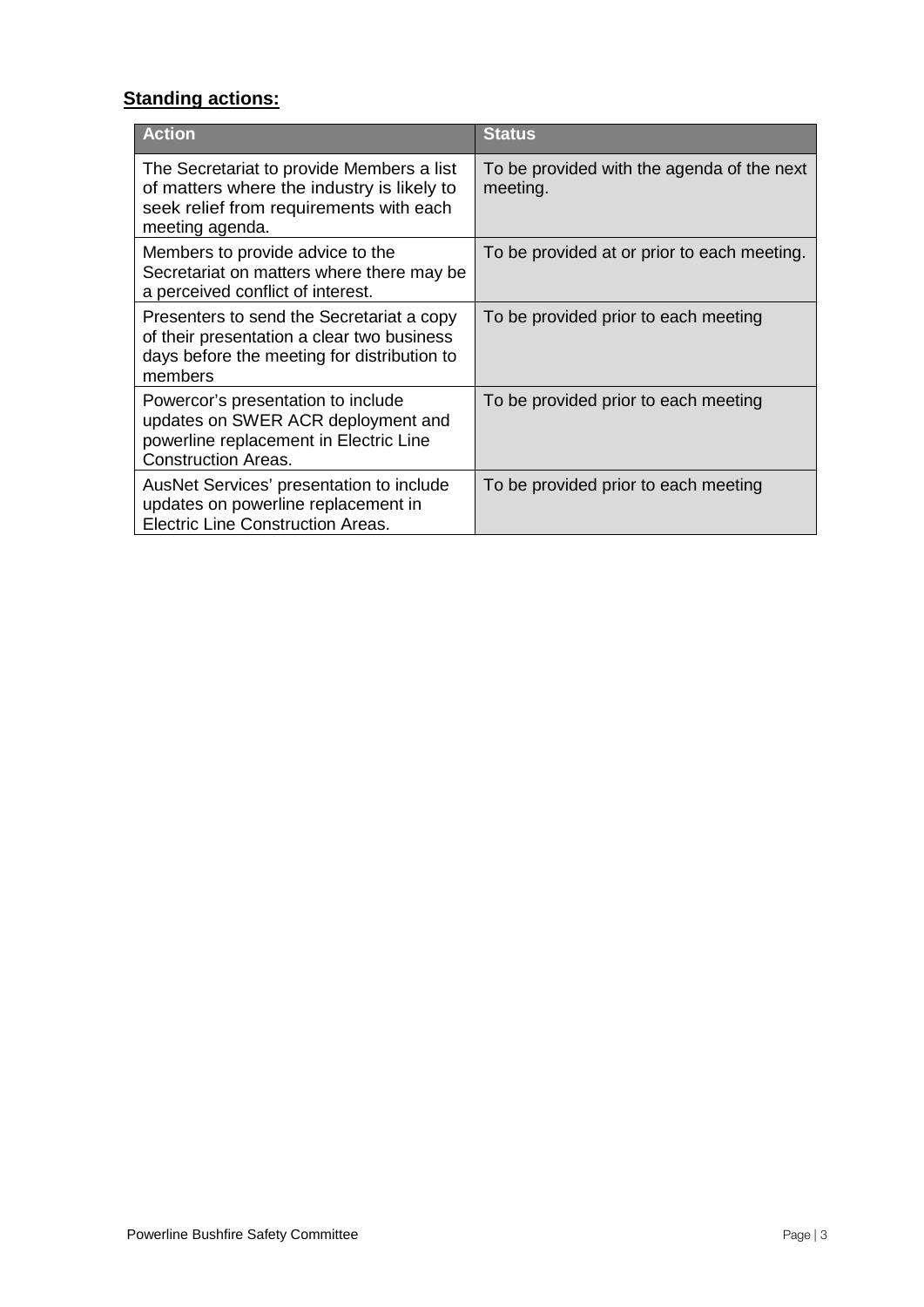# **Actions from last meeting:**

| <b>Meeting</b><br>date | <b>Matter</b>                                                                                 | <b>Action</b>                                                                                                                                                              | <b>Status</b>                                                                   |
|------------------------|-----------------------------------------------------------------------------------------------|----------------------------------------------------------------------------------------------------------------------------------------------------------------------------|---------------------------------------------------------------------------------|
| 12/06/2018             | 1.3 Committee<br>Charter                                                                      | Secretariat to post the<br>revised committee<br>charter on the PBSC<br>web page                                                                                            | <b>Revised committee</b><br>charter posted on the<br>PBSC web page              |
|                        | 1.4 PBSC Advice<br><b>Process</b>                                                             | Secretariat to finalise the<br>draft process outline<br>including certain<br>explanatory footnotes<br>from the committee's<br>discussion.                                  | Revised draft process<br>circulated to members.                                 |
|                        | 1.5 ESCV Draft<br>Decision on the<br>review of the<br>Electricity<br><b>Distribution Code</b> | Chair to provide the<br>committee's advice on<br>the ESCV Draft Decision<br>on the review of the<br><b>Electricity Distribution</b><br>Code to the DoES by<br>15 June 2018 | Chair provided the<br>committee's advice to<br>the DoES<br>(13 June 2018)       |
|                        | 1.6 REFCL<br>Program<br>Exemptions                                                            | Chair to provide the<br>committee's advice on<br>the six AusNet Services<br>exemption applications<br>to the DoES by<br>27 June 2018                                       | Chair provided the<br>committee's advice to<br>the DoES<br>(26 June 2018)       |
|                        | 2.2 Previous<br>meeting minutes                                                               | Secretariat to post the<br>minutes on the ESV<br>PBSC web page                                                                                                             | Adjusted minutes have<br>been emailed to<br><b>Members &amp; Observers</b>      |
|                        |                                                                                               |                                                                                                                                                                            | Settled minutes to be<br>posted following the<br>September committee<br>meeting |
|                        | 3.1 Powercor<br>presentation                                                                  | Copy of Powercor's<br>Power Point presentation<br>to be distributed to<br><b>Members and Observers</b><br>and made available on<br>the ESV PBSC web<br>page                | Need to see if posted                                                           |
|                        | 3.2 AusNet<br><b>Services</b><br>presentation                                                 | Copy of AusNet Services<br>Power Point presentation<br>to be distributed to<br><b>Members and Observers</b><br>and made available on<br>the ESV PBSC web<br>page           | Need to see if posted                                                           |
| <b>Outcome legend</b>  |                                                                                               |                                                                                                                                                                            | Open                                                                            |
|                        |                                                                                               |                                                                                                                                                                            | Closed                                                                          |